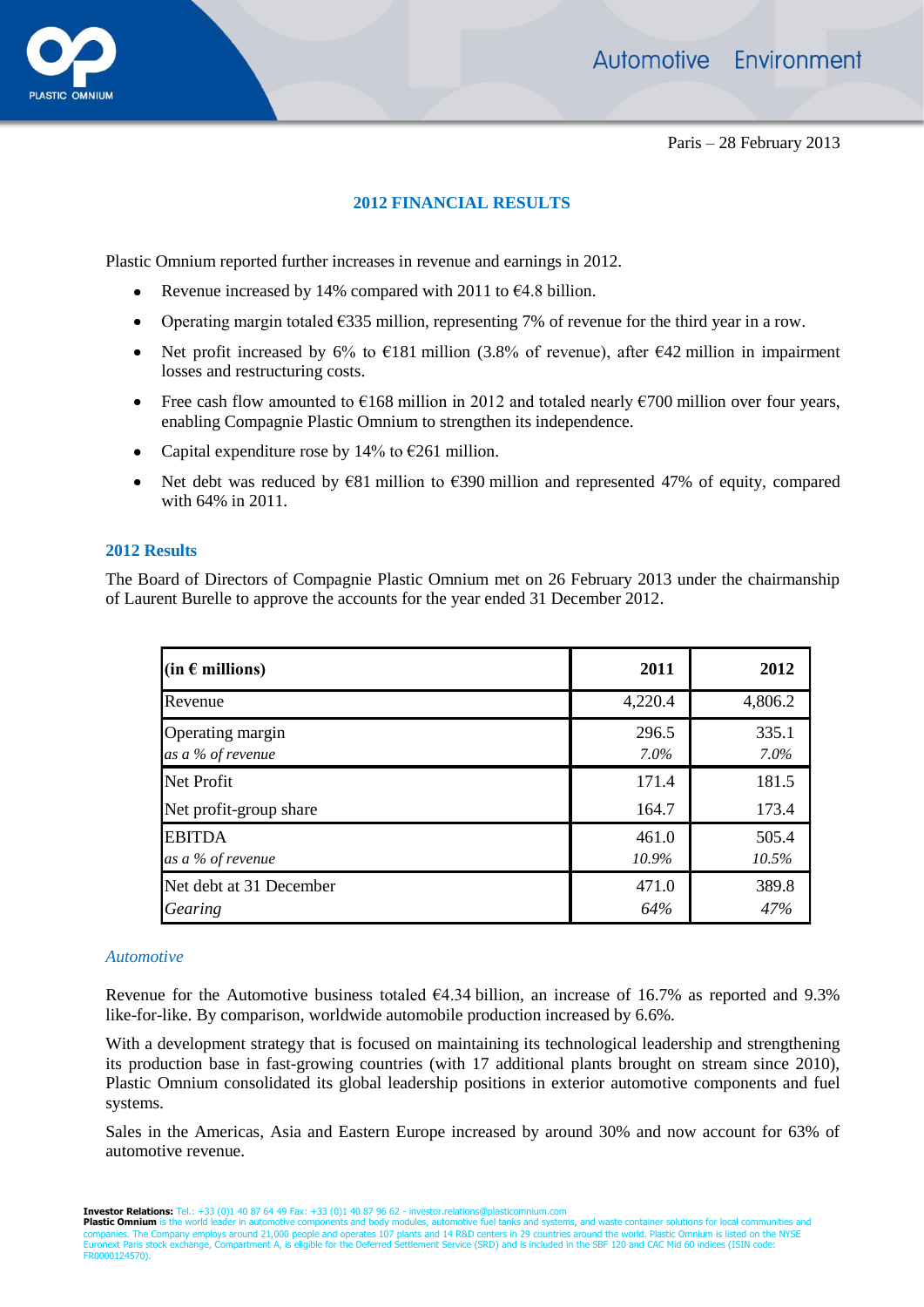

In Western Europe, Plastic Omnium benefited from its ongoing efforts in product quality and innovation. Led by market share gains (with the Mercedes A and B class, and Toyota Yaris) and contracts to equip new models (the Range Rover Evoque and Volkswagen Up!), the Automotive Division increased its revenue in the region by 1.5%, despite a 7.7% decline in automobile production.

Along with its sustained sales and the ramp-up of new plants, the Automotive business continued to rein in costs and generated a record-high operating margin of €316.3 million (7.3% of revenue) compared with €273.2 million in 2011.

### *Environment*

Revenue from the Environment Division rose by 2% at comparable scope of consolidation and exchange rates (excluding the divestment of the signage businesses in France, Germany and Spain) thanks to the success of its underground containers, its waste reduction service offers (incentive-based invoicing) and the development of sales outside Western Europe.

The Division generated operating margin of  $E18.8$  million (4.1% of revenue), compared with  $E23.3$  million (4.7% of revenue) last year, and substantial free cash flow despite a European business environment impacted by budgetary restrictions.

# **Net profit of €181.5 million, representing 3.8% of revenue**

Anticipating that sales will remain weak in Europe, Plastic Omnium announced in late 2012 that it would adjust its European production base by closing the Eisenach plant in Germany, introducing a competitiveness plan at the Saint-Désirat facility in France, and bringing together its fuel system research and development activities at a center in Compiègne, France. Non-recurring items included €42 million in impairment losses and restructuring costs.

Net profit amounted to  $\epsilon$ 181.5 million, compared with  $\epsilon$ 171.4 million in 2011, while earnings per share increased from  $\epsilon$ 3.44 to  $\epsilon$ 3.64.

### **Free cash flow of €168 million, representing 3.5% of revenue**

Funds from operations totaled  $\epsilon$ 474 million (9.9% of revenue) and amply covered  $\epsilon$ 261 million in capital expenditure. Amounting to 5.4% of revenue, these capital projects are intended to increase production capacity in growing regions and drive the development of innovative solutions that reduce vehicle weight, harmful emissions and waste.

Net debt stood at  $\epsilon$ 390 million, representing 47% of equity, compared with 64% at year-end 2011, and 0.8 times EBITDA.

In second-half 2012, the Company began diversifying its sources of financing, which until then was exclusively bank credit facilities, with the issue of Schuldschein and EuroPP private placement notes. The two issues enabled Plastic Omnium to raise  $\epsilon$ 370 million for six years without covenants.

### **Dividend per share of €0.76**

At the Annual Meeting of Shareholders on 25 April 2013, the Board of Directors will recommend a dividend per share of  $\epsilon$ 0.76, an increase of 10% over the previous year. The dividend will be paid as from 3 May 2013, following shareholder approval.

**Investor Relations:** Tel.: +33 (0)1 40 87 64 49 Fax: +33 (0)1 40 87 96 62 - investor.relations<br>**Plastic Omnium** is the world leader in automotive components and body modules, automotive

**Plastic Omnium** is the world leader in automotive components and body modules, automotive fuel tanks and systems, and waste container solutions for local communities and<br>companies. The Company employs around 21,000 people Euronext Paris stock exchange, Compartment A, is eligible for the Deferred Settlement Service (SRD) and is included in the SBF 120 and CAC Mid 60 indices (ISIN code: FR0000124570).